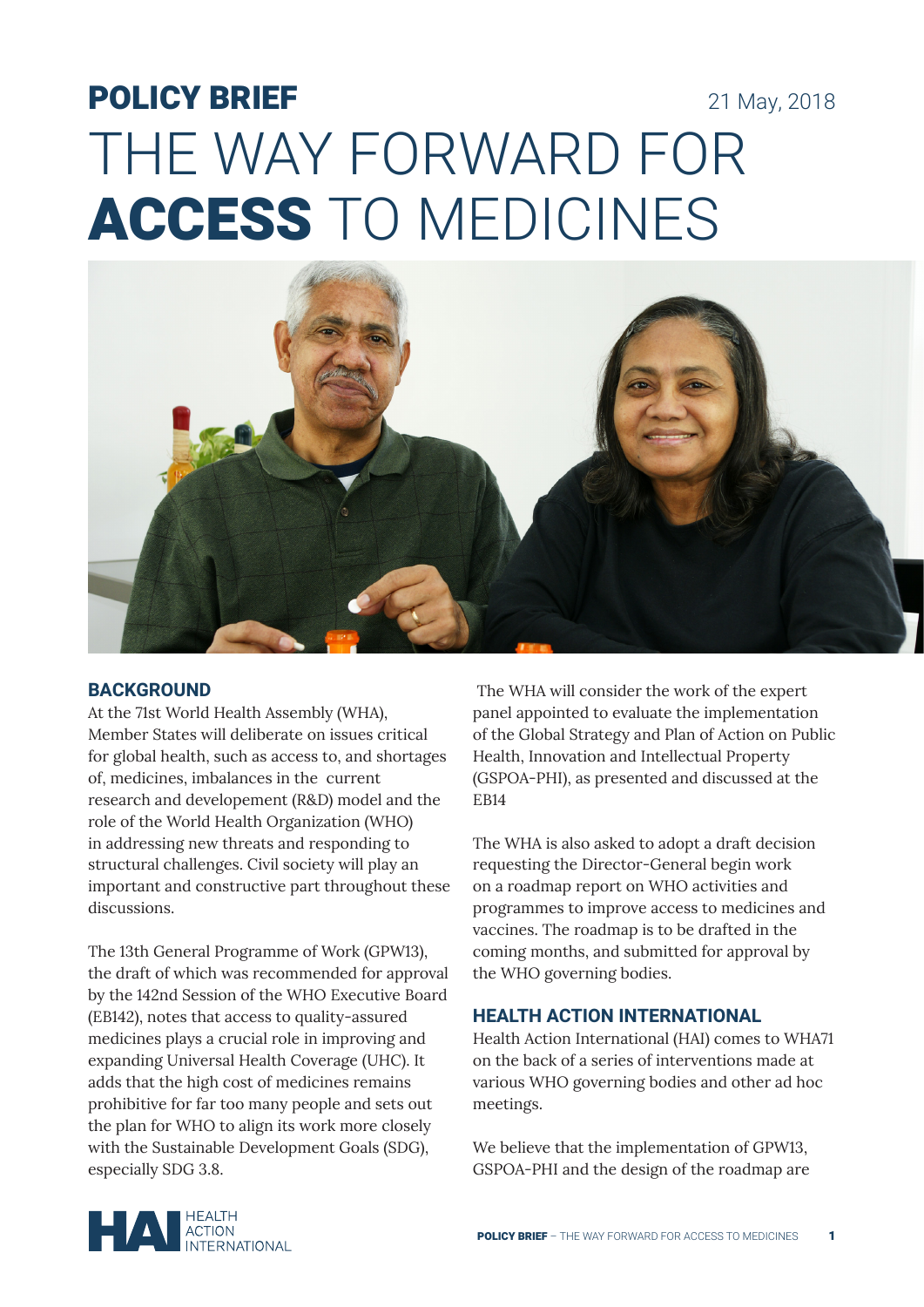necessarily intertwined. It is therefore right that coherence be sought between these initiatives.

HAI welcomes all three of these initiatives, and urges the WHA to adopt the recommendations, taking into account certain important factors.



#### **POLICY RECOMMENDATIONS**

The three pillars of transparency, affordability and innovation should guide WHO actions on promoting and improving access to medicines.

For instance, mechanisms should be in place that replicate best practices in ensuring transparency in the promotion and defence of public health. Meanwhile, affordability and sustainability constitute critical components of public efforts to promote and improve access to medicines. The social function of innovation should not be forgotten—innovation has no sense without access.

## **GPW13**

GPW13 is an ambitious blueprint for WHO reform, which also addresses global health challenges. Its alignment with other global initiatives and entities is particularly welcome.

We note positively WHO willingness to improve transparency and promote accountability at all levels of public health policies, programmes and actions. Transparency on issues such as pricing, R&D costs and clinical trial data should be given special consideration.

The WHO undoubtedly has a more active role to play in the promotion of sustainable innovation that responds to public health needs, rather than the current market-driven approach. High prices of medicines are linked to a patent-centred model of R&D. We therefore call on WHO to promote and support the design and development of feasibility studies for alternative innovation models based on delinkage between the cost of R&D and price of the product.

The WHO contribution to ongoing discussions regarding access to innovation should go beyond coordination and monitoring. It is time for the organisation to explore the possibility of an international treaty on biomedical research and present the options to Member States.

# **GSPOA-PHI**

We encourage Member States to fund the implementation of the remaining activities in GSPOA and renew their commitment to fix a broken R&D system that still does not respond to the public health needs of large population groups.

We support collaboration with other organisations to move towards the more effective implementation of Article 66.2 (Technology Transfer) of the Trade-related Aspects of Intellectual Property (TRIPS) Agreement. The WHO should support the drafting of national legislation to make full use of the flexibilities contained within the TRIPS Agreement. Additionally, we call on WHO to continue collaborating with the Medicines Patent Pool, especially promoting the MedsPal database among member states and other stakeholders.

Member States and other international bodies, such as the European Commission, must heed the call to take into account the impact on public health of provisions that go beyond the requirements of the TRIPS Agreement when negotiating trade agreements. These include Supplementary Protection Certificates (SPC) and other intellectual property (IP) incentive mechanisms.